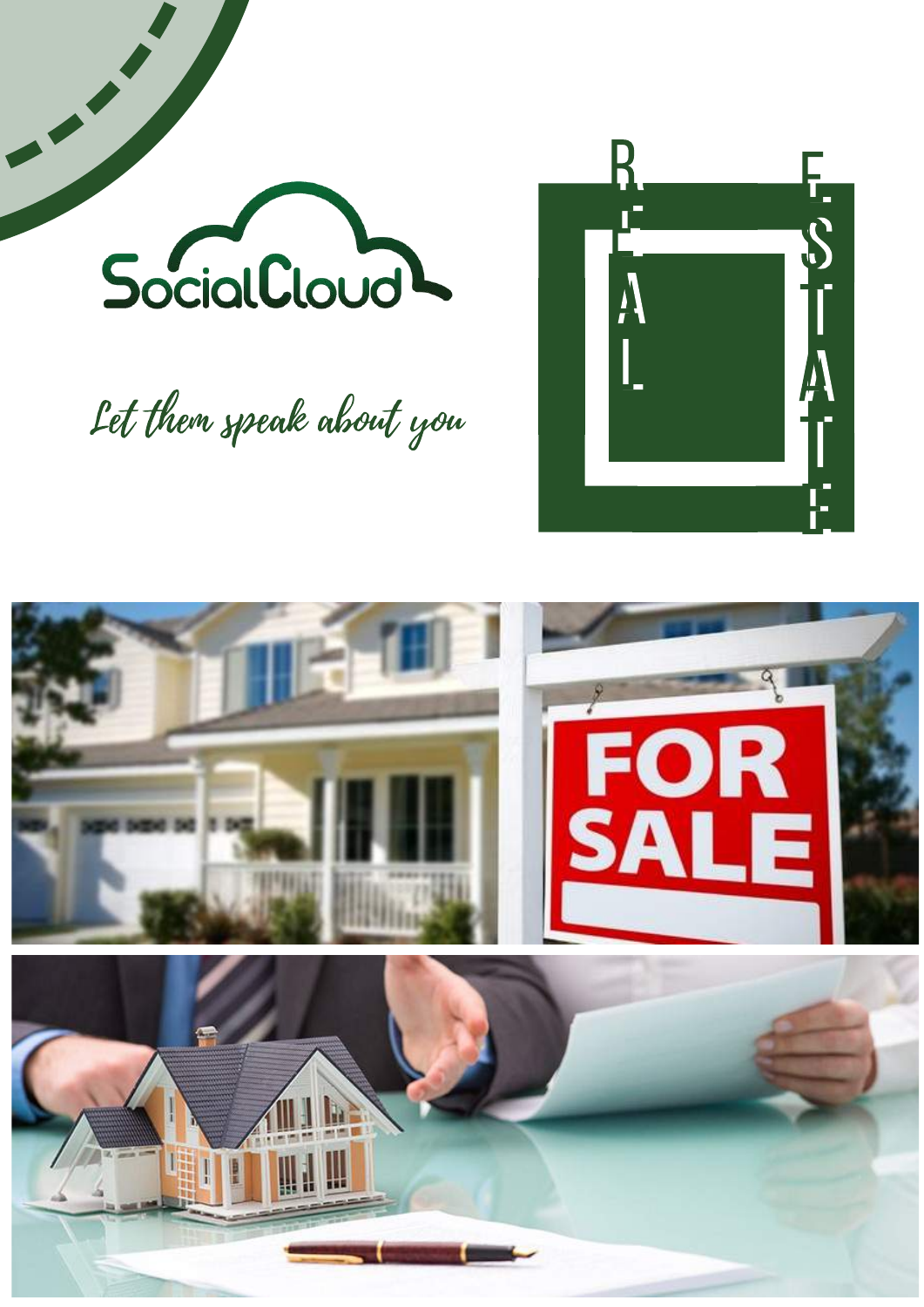# **STATISTICS** AND CONSUMERS DATA



### What Chinese consumers care the most:

- The procedure and requirement, intimidated by the complexity and likely more tax
- The location and future investment return of the house
- Green card and permanent immigration related
- Second hand or new house, which type of the house
- The pros and cons of owning real estate in another country

#### What Chinese consumers regrets on buying an house in a foreigner country:

- House too small or too big,
- House not at the right location,
- House without proper renovation
- Poor investment return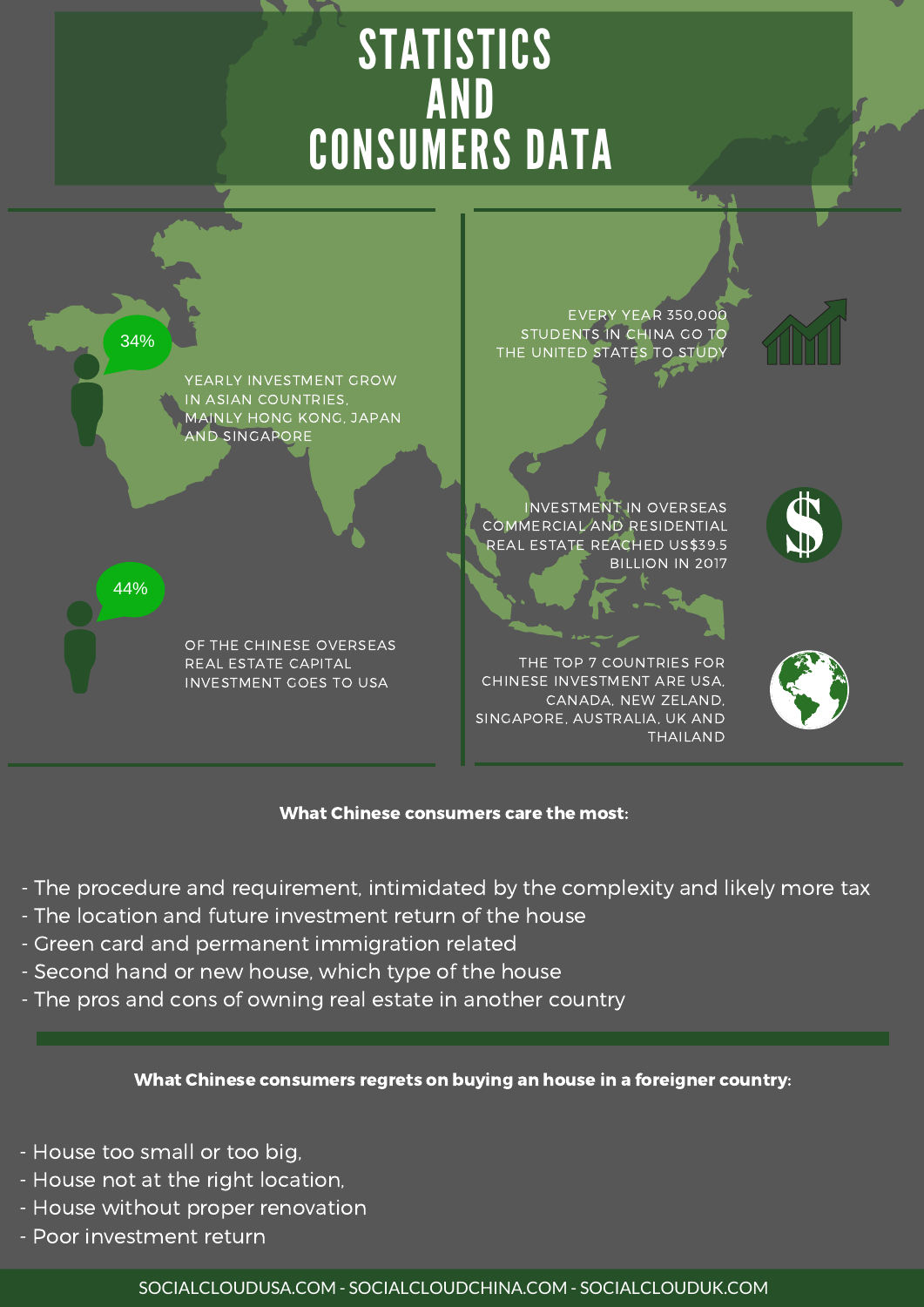



Let them speak about you

## a b o u t

Social Cloud is a marketing and Public Relation firm with branch in China and Italy that provides marketing support for businesses of all sizes across different industries, mainly fashion, food and beverage, real estate lifestyle and entertainment. Our mission is to offer creative solutions to meet your marketing and communication needs.

## OUR AUDIENCE

### WHAT WE DO

- Social Media
- Listing
- Media relation
- Press release creation
- Influencers marketing
- Newsletter
- Forums
- Events



22- 60 years old Chinese and foreigners



18- 45 years old Italian and Chinese



18- 45 years old American and Chinese

20- 45 years old English and Chinese

### OUR REACH

Customers show a variety of preferences when it comes to the methods of marketing which they will positively respond to. A wrong assumption might lead to a business adopting the wrong marketing strategy which will result in a loss of revenue, time and some potential customers. This is why we reach your potential customers in different ways, tailormade for your brand and your target.

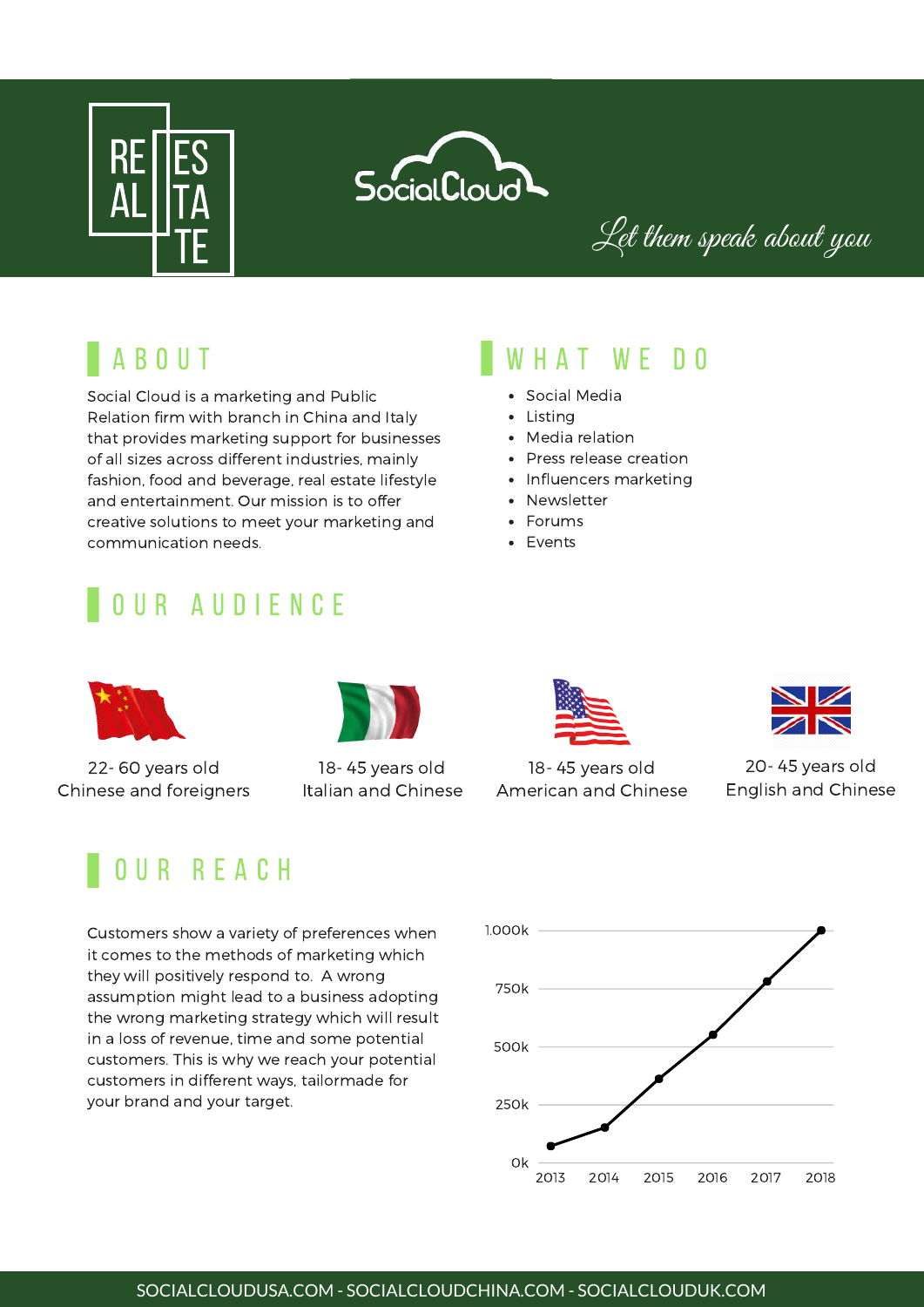Content creation. Today's customer doesn't want to be talked to; he wants to be engaged in conversation. We create contents that engage people, videos, information about the current law, visa, life in the country. Social Cloud have created contents for more than 100 different Wechat accounts, including overseas brands



看多了高大上、十豪风的房地产广告,插画师Tom Haugomat为South Bank Tower做的系列海报让人眼前 一言

Group share. To stimulate the post reach and engagement posts of the brand are shared among various group-chats according to the target. 34.09%

> hi、目前泰国有套房子感兴趣 么、转介绍也成、心

所谓是荣居繁华 尊享清幽

屋海景别墅正式开始出售

悄然开始沸腾

-期佳設 第

当第一缕阳光撒入窗口 幸福生活

普吉岛巴东海滩独一无二的小木

→ 甘日氏利干口 项左

of total readers are acquired by referrals

# $\overline{\phantom{a}}$ CHA

Graphic. Graphic design is an important tool that enhances how you communicate with other people. It serves to convey your ideas in a way that is not only effective, but also beautiful. Social Cloud have created Wechat graphics for more than 100 different Wechat accounts, including overseas brands



Buttons. Set up of tabs for previous posts, map, insert the miniwebsite, galleries. Social Cloud have created Wechat buttons for more than 100 different Wechat accounts, including overseas brands

 $S_{rad}$  To LUNCH ROLL COMIN 联系我们 索单 ∤ա tibtil 照片  $\overline{\mathbf{u}\mathbf{u}}$ 菜单 关于我们

Micro-influencers share. Share of the wechat post in personal moments of micro-influencers. People with more than 1500 friends. The engagement is more personal and the result is 38% more of the readers. Social Cloud works with more 1000 microinfluencers in the fashion and lifestyle sector





Check http://r.xiumi.us/stage/v5/30jIR/50747924 for one of our sample



### Wechat Analysis.

Deep analysis at the end of every month of the brand wechat account including followers, posts and final suggestions. Studying the analysis Social Cloud has managed to grow a monthly average of 20% new followers per account

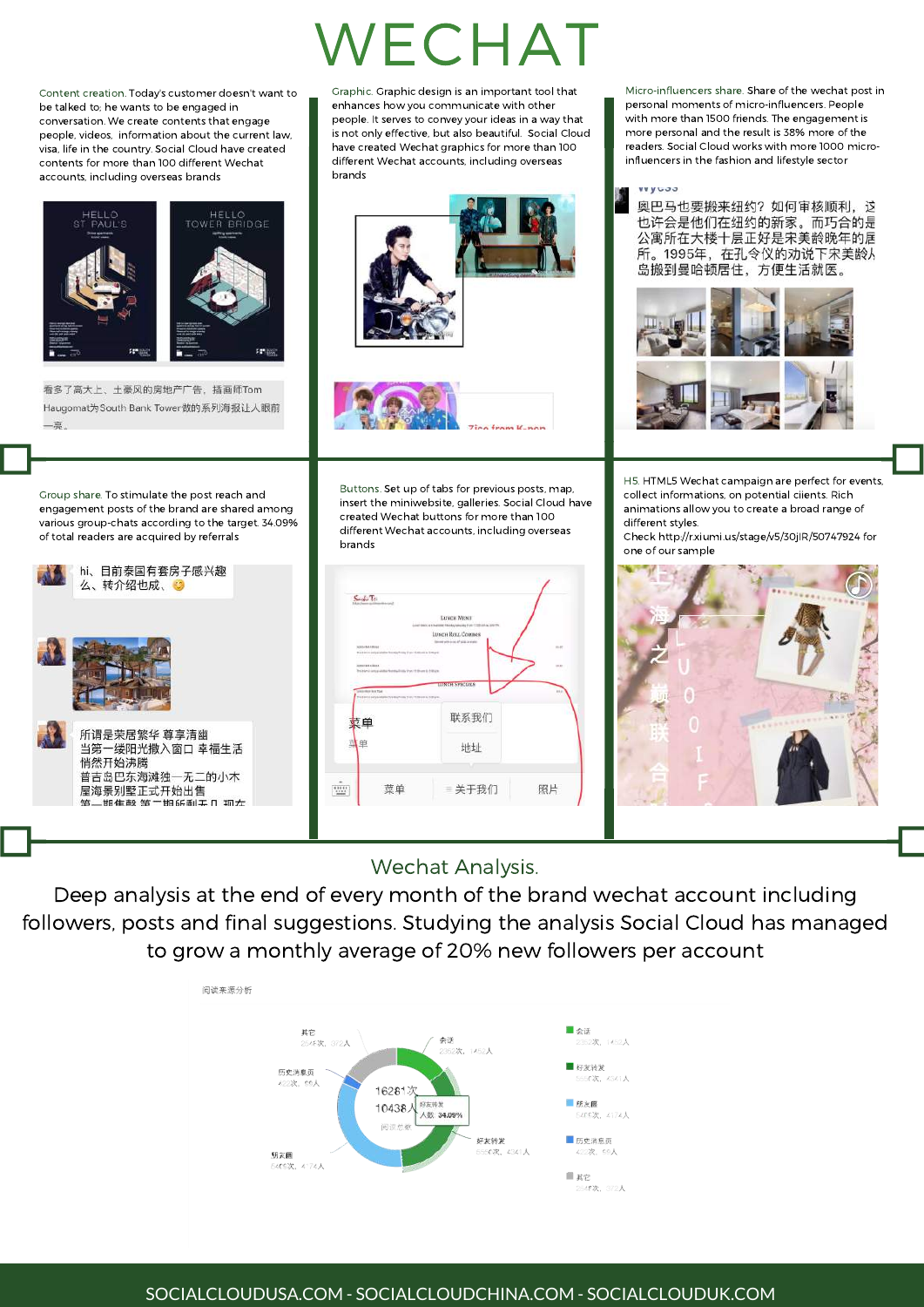# WEIBO



區是位於芭堤雅中心區, 附近生活方便, 跟Big c 只有十分鐘步 人民幣起, 就有25.8平方<mark>8.8.8.8.8.8</mark>。

次迎查询哦!!!





发布了头条文章: 《美国10大华人喜爱城, 买房可以选这里》 曰 美国10大华人

"baan plai haad"是位于泰国芭堤雅核心地 段的住宅项目。住宅单元主要朝北和朝 西、这样朝北住宅的起居空间和卧室都能 看到海岸线美景;而朝西的住宅则可以欣 赏到日暮西山的景色。建筑元素的使用方 面比较大胆、但是方案中微微散发出来的 暖色调也与自然和周边环境相得益彰。详 文>>O网页链接



**Account creation.** Creation of the Weibo account including verification and VIP membership. Special crown, customize the home page, special custom account number, Vip badge. Social Cloud has created more than 100 accounts including for overseas clients

**Content Creation.** it's essential to develop a solid content strategy. Our content creations includes not only promotions but information about visa, law, daily life, KOL reposts. All the post include multimedia contents including videos, pictures and live streaming. Social Cloud has created content for more than 100 weibo accounts

**Micro-influencer.** Micro-Kol can involve in a variety of promotional activities, including product trials, promotional code distribution, sponsored lucky draws, short video creation. Having less followers they have a much more intimate connection with their viewers. Social Cloud works with more than 1000 Micro-Kol on weibo

**Group share.** Participating actively into real estate and lifestyle groups on weibo, share conversations, opinions and posts of the brands will engage more potential customers and activate curiosity. Social Cloud is part of more than 100 groups on weibo

**Advertising.** We carefully choose the right kind of weibo advertising among the different options available, we are expert on social media advertising carefully choosing the target based on the industry and interests

#### SOCIALCLOUDUSA.COM - SOCIALCLOUDCHINA.COM - SOCIALCLOUDUK.COM

 $\sim$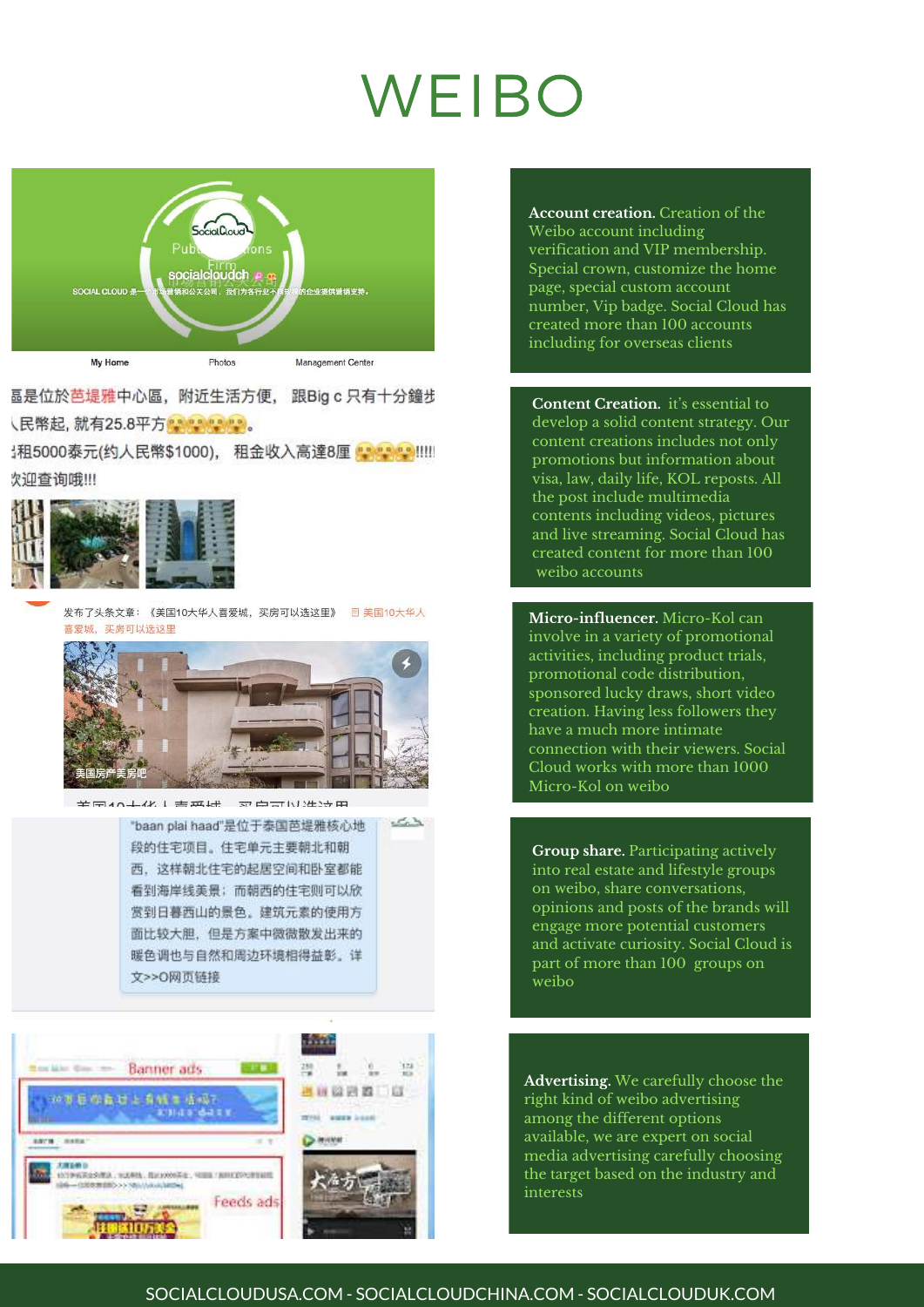













### Please notice that those are just some of the website available

Listing your brand is one of the most important first steps to do to be found by people and recognized. Social Cloud can provide national and local listing, on directories, APP, search engine, real estate websites of your company and your properties.



泰国普吉 | 公寓 | 1居 普吉一线海景公寓





项目介绍 支国际知名的专家团队打造了这个吸引力的 胜地。敏西斯山有着高雅的风格、富有灵气的; 所有的这些都配有个性化的五 块面积将近五百万平方米的地方, 这个度 外桃源生活。由世界知名建筑师Woods1 器, 西看环球港, 高区景观房 这意观思,不治世,不把边

> 武宁二手房 > 新湖明珠城二手房 > 当前房源



#### SOCIAL CLOUDUSA.COM - SOCIALCI OUDCHINA.COM - SOCIALCI OUDUK.COM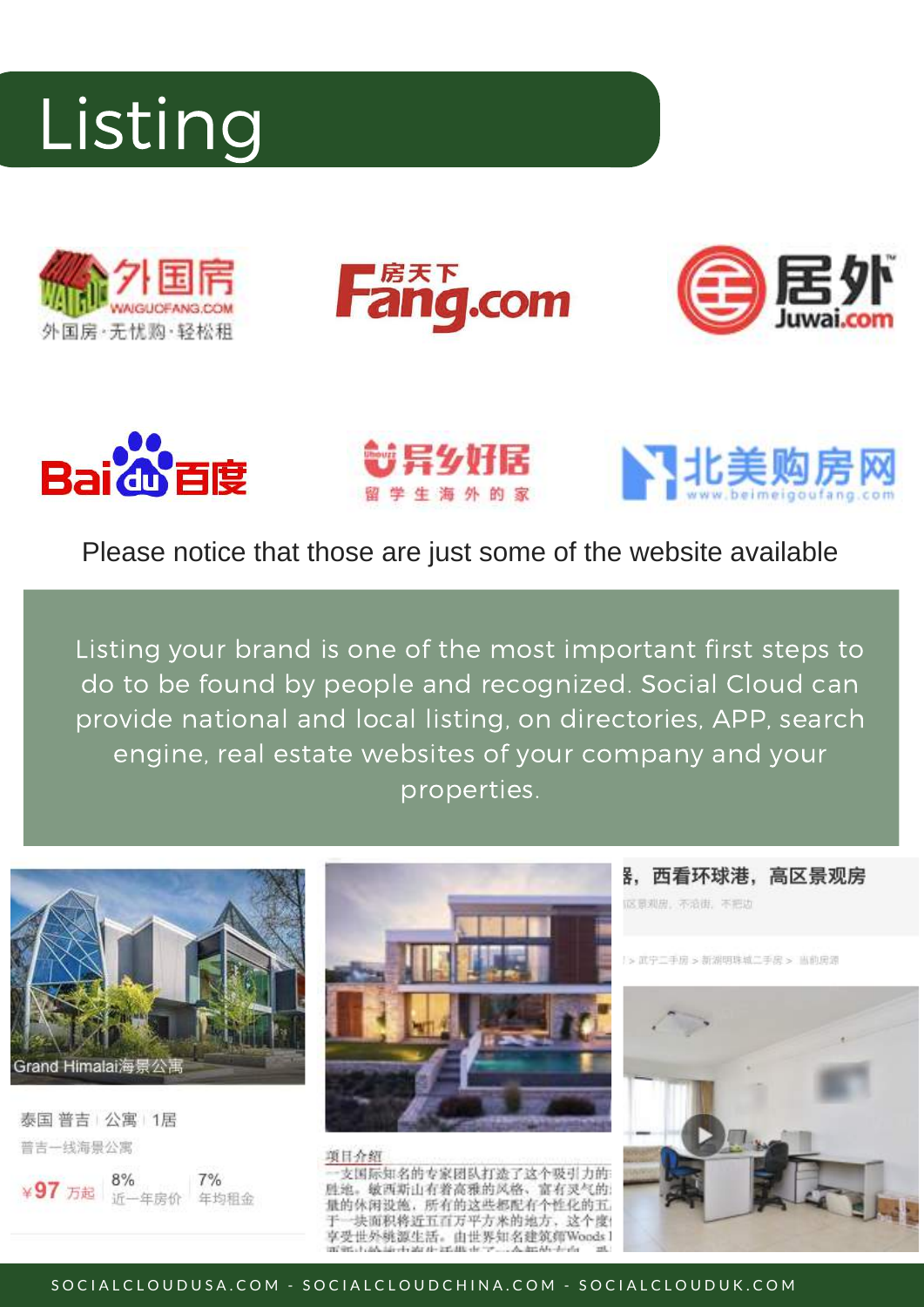#### 鳳凰網房产

海外资讯 海外房产 海外项目

品牌展示 海外移民

海外房产首页 > 有路专区

有路全球地产互联网峰会成功举办 汇聚全球22国数百家开发

#### 商

2018年01月30日 15:58 来源: 凤凰房产海外

o评论

2018年1月29日, 有路首届全球地产互联网峰会 (GREIS) 暨有路品牌和平 台升级发布会于北京万达文华酒店成功举办。本次峰会共汇聚全球22国数百家 开发商,中东第一大开发商Emaar、美国第一大住宅开发商Lennar在内的全球 顶级开发商均派出代表参与本次峰会。同时,本次峰会获得华尔街日报、美通 社、《曼谷邮报》、《路透社》、Financial Times等知名媒体报道, 聚焦全球 百家重量级媒体影响力。

0人参与



# *Media*

**RELATIONS** 

MEDIA

We cooperate with media in China, USA, UK and Italy to give the company the maximum press coverage possible. Our coverage is not limited to local or national media but also foreigner media present in the country of choice. We cooperate with media of English, Chinese, Italian, Korean, Japanese, French, Arabian and German languages.



# **NETEAS**  $v - 163 c$

### PRESS RELEASE

Why are they important:

Announcing a new apartment Improving brand image Viral possibilities Get more customers

A professional press release can change the perception of a brand and the possibility to be published. Social Cloud has created more than 500 press releases for companies

### MEDIA STATS

9 Millions+ Media impressions 97% of Social Cloud press release published 2000+ Media available 2 Million+ PR value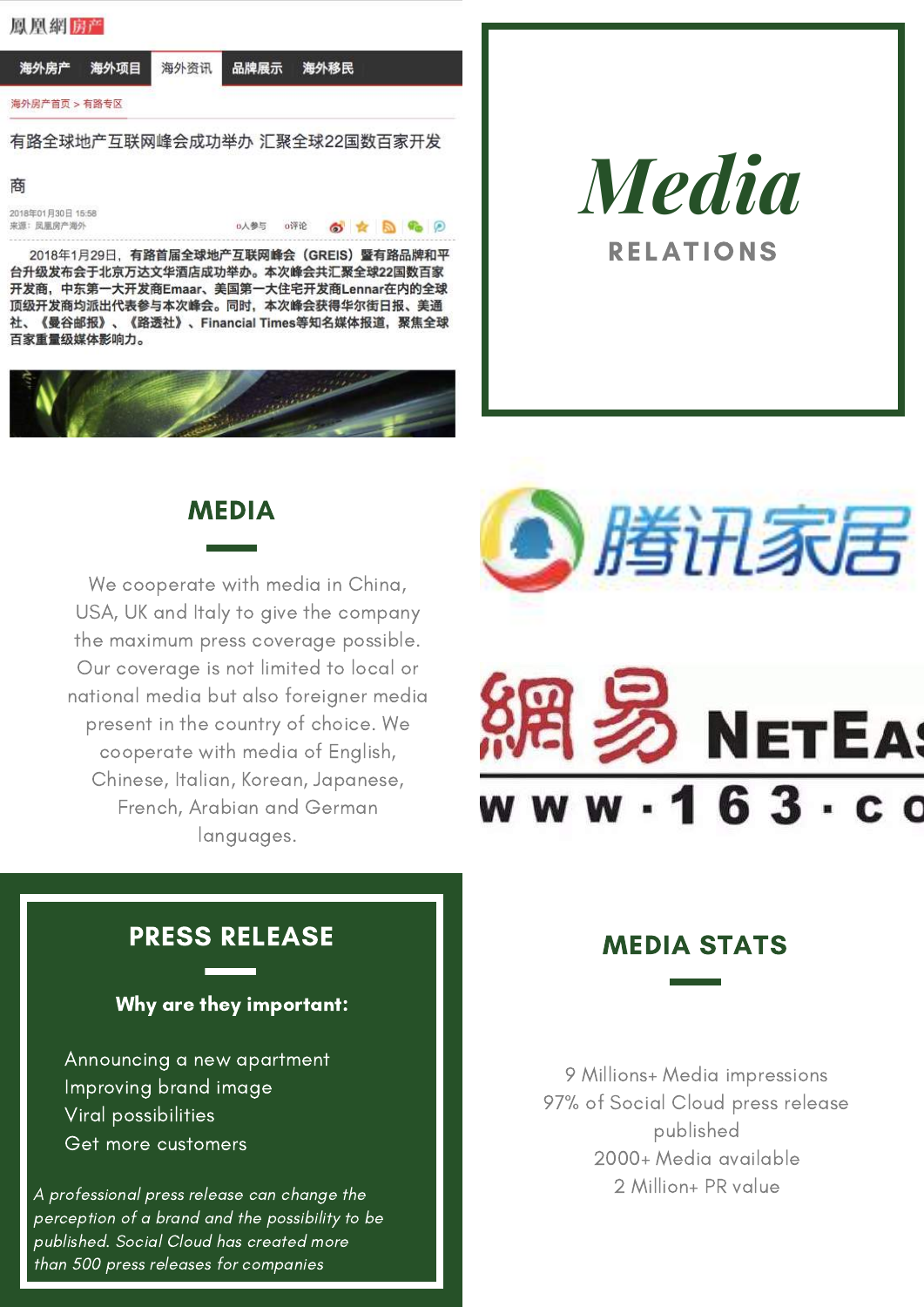# I N F L U E N C E R S

*Lif e styl e and luxury KOLS*



# A BOUT KOLS

Followers feel a sense of community and trust the influencer to share accurate information with them. Social media reach and influence is a huge part of a brand's success. Very (and REAL) influencers and celebrities have a big impact in their followers, their fans will often buy a product their idol has endorsed, but it's important to understand how to choose them. We manage to carefully review all the influencers we work with, including mapping out historical data, checking their account with third party softwares

*+20M* **SOCIAL** IMPRESSION

*+8M +5K* **SOCIAL** ENGAGEMENT

INFLUENCERS **DATABASE** 

About the cooperation

We cooperate with influencers in different way including testing, PPC with dynamic qr code, affiliate marketing. Basic fee with KOL can be bargained, please understand that having a big influencer promoting for free is not possible.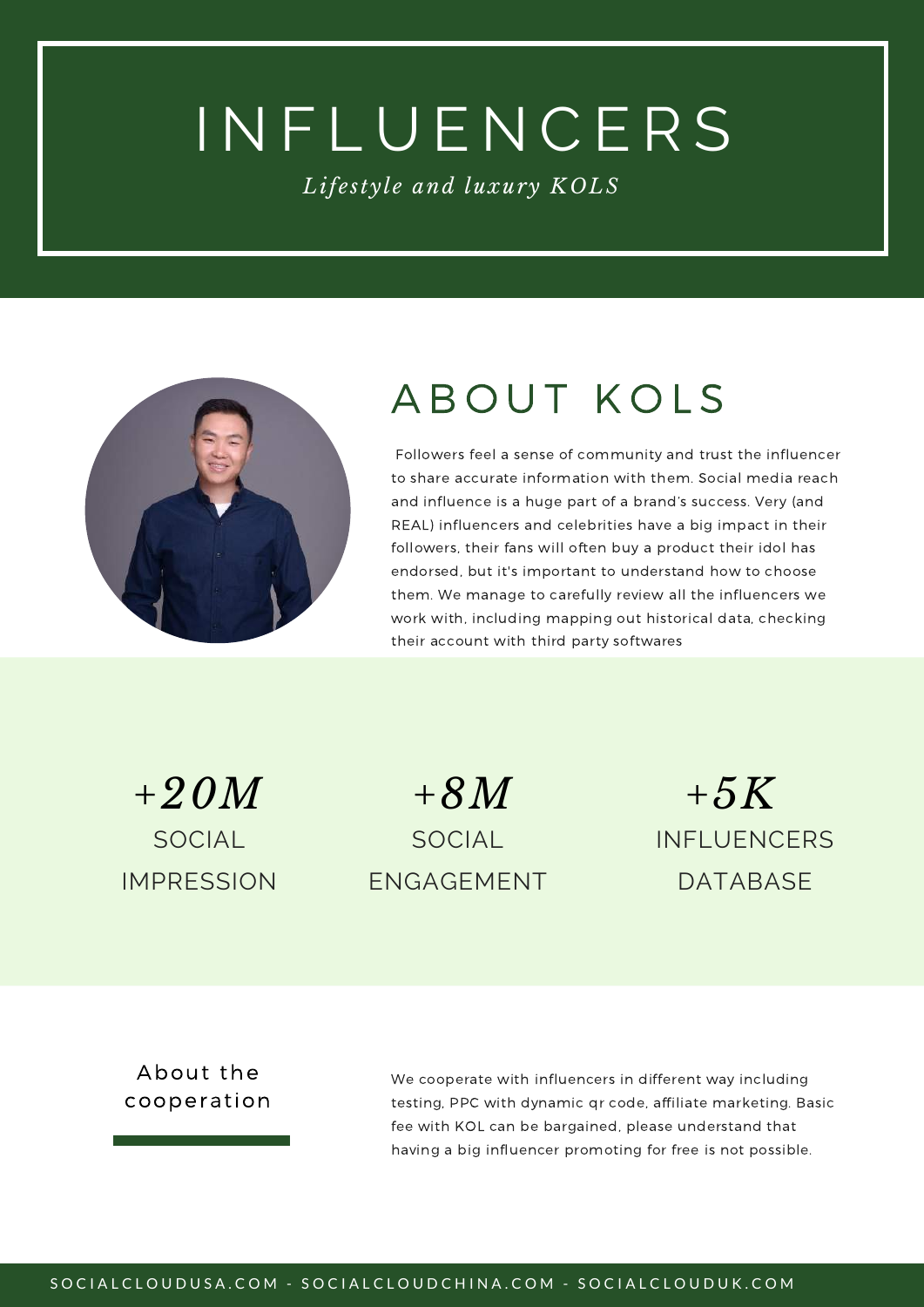The number of e-mail users worldwide is forecasted to rise to 2.9 billion users by 2019

# Newsletter

Social Cloud contacts are checked every month. Average unique open 17% Average unique click 8%

> of the Mainland, China's fashi explored by the global desig sense of this colorful and into the art of clothing

> > 化吸引了全球时尚人士 当背后故事,向您用

82%

## **Linking Peopl Smile**



# https://ymlp.com/zqKbrD

۸



#### **MARCH NEWSLETTE**

Sharrow Bay别墅



*+160K* CONTACTS IN CHINA

*+44K*

CONTACTS IN USA

*+30K* CONTACTS IN UK

*+20K* **CONTACTS** IN ITALY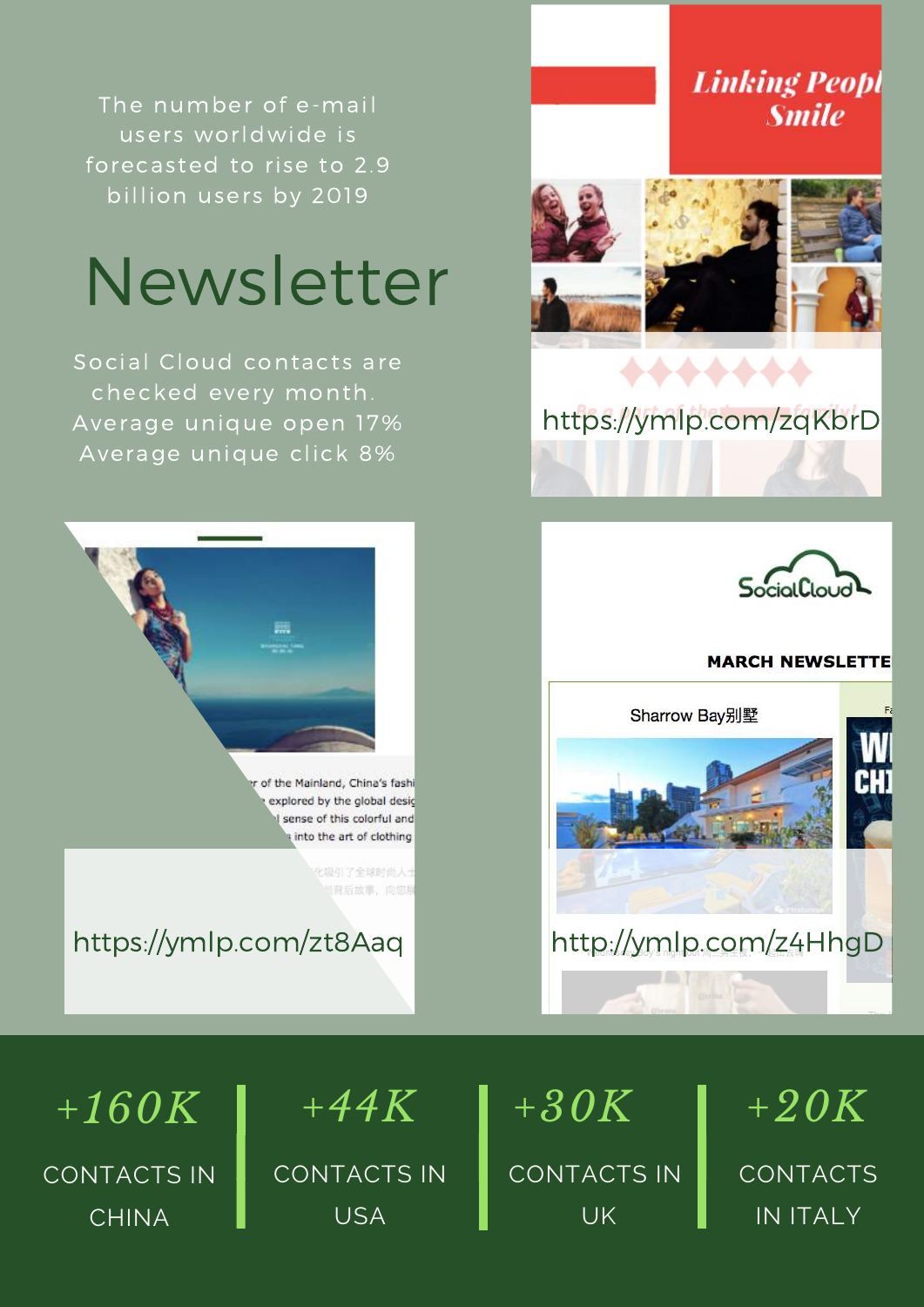### **EVENTS**

There's something magical about face-to-face marketing and about getting potential buyers to experience a home.According to what the consumers care the most, a conference with potential buyers can be the perfect opportunity to clarify their doubts, educate them about legal situation and all lead to a smoother relationship.





### FORUM & COMMUNITY

Social Cloud has accounts (personals, managed by real people), post and comments in more than 30 different real estate forums in China. Interact with people about visa, legal and life situations in overseas countries, engage more customers in the company and the product

| 房价真的能跌? 抗跌?                               | 咖啡初茶           | 1486        | 11  |
|-------------------------------------------|----------------|-------------|-----|
| → 浅谈房屋与健康 图                               | 红艺3344         | 22001       | 696 |
| → 滨海新区欢迎你 ■                               | 乳山银滩海景房 26320  |             | 743 |
| ⊝ 我来回答天津房事各种问题。 ■                         | 快乐的麦纸          | 232236 3600 |     |
| ⊙ 周五之前应该有一次降准, 最晚4月15日之前, 最佳日期4月9<br>日、内息 | 80后60岁走遍全<br>球 | 276362 3902 |     |
| → 一线房价不腰斩, 坚决不买房, 哈哈                      | 移民路上的群众 14083  |             | 207 |